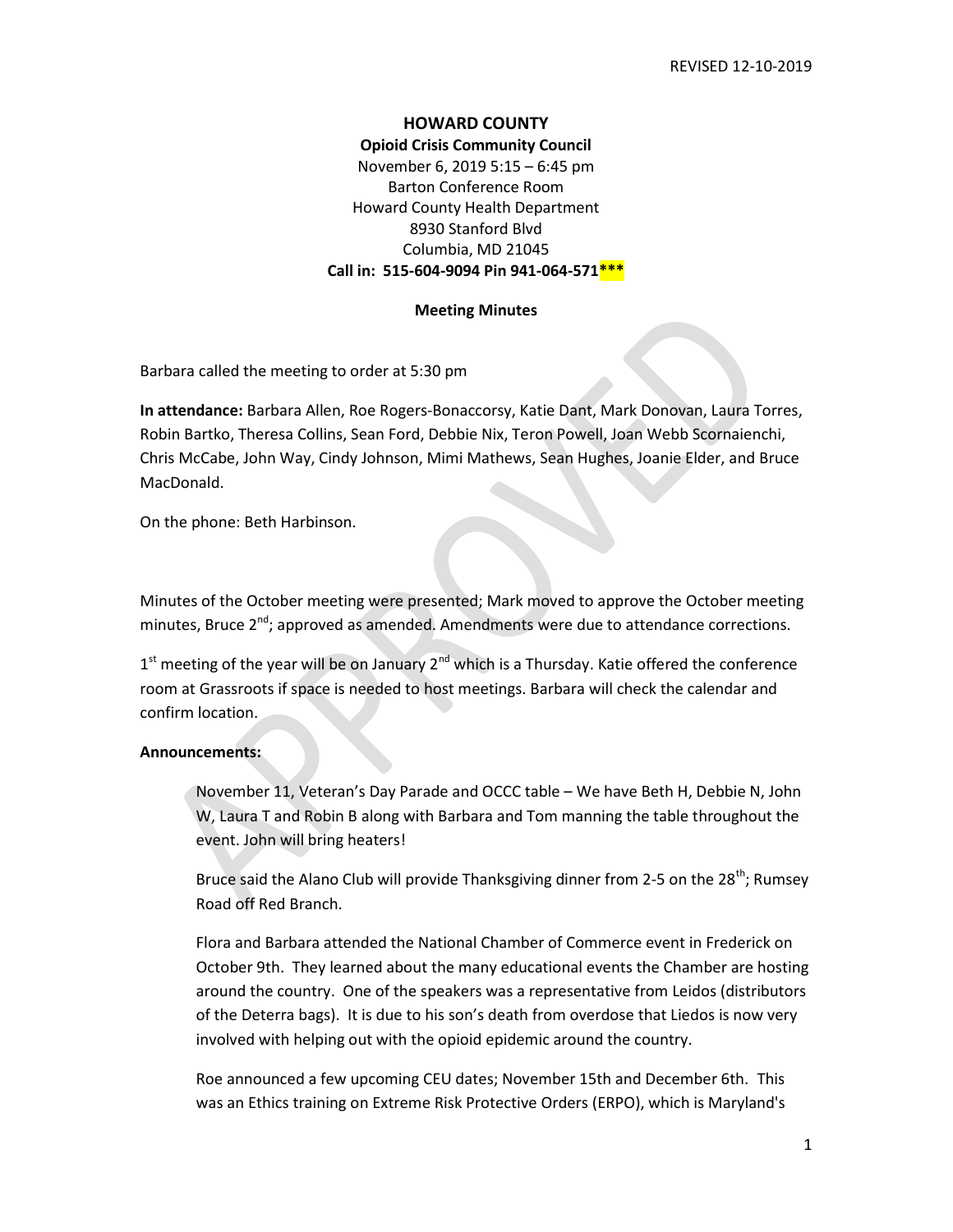version of the Red Flag Law. The trainers for that were Amy Miller (Grassroots Mobile Crisis Team Manager), and Meghann Holloway from HCPD. CEU's were available for social workers and clinicians.

Barbara talked about the state Opioid Treatment Program (OTP) Workgroup. OTPs are the most regulated of treatment programs in MD. Key note: Some OTPs operate in dense, highly populated locals. At question (for possible legislative action) is: to what extent are OTPs responsible regarding off premises care? This issue brought forward usable information for consideration of NIMBY concerns for the forthcoming HC treatment program.

She also shared information on "respite care". This came up at a recent Lt. Governor's Commission on Mental and Behavioral Health Study in Hagerstown. Such programs offer 2-5 days in "a safe place." Costs – tend to be less expensive than full-scale treatment. Cumberland is running a program like this now. More info to come.

Other ideas springing up in general across MD include: Prevention Clubs as in Anne Arundel County. Insuring that alcohol is included opioid discussions/education. Insuring there is a heroin coordinator (like our Theresa Collins) in each jurisdiction by 2020. Desire for first responder celebration event to be held in each jurisdiction.

Joan reports that the Drug Take-Back Day was another huge success with over 1, 262 lbs of meds and sharps collected, more than 80 volunteers participating! Life skills classes for middle school students being offered in January through March @Dunloggin middle school, from 2:30- 4pm on Mon and Wed. Beth H and Bruce offered to volunteer and/or help get the word out about the classes.

Joan and Cindy also commented on the Guiding Good Choices classes that they are finishing up. Great participation and feedback from participants; 9 families attending this Fall session.

As part of MDH's Regrounding Our Response program, classes on the 5 key components are in process. For the Master Presenters classes – the OCCC was well-represented. Cindy, Joan, Liesele, Barbara and Laura among others are or will become shortly Master Presenters for these topics. How best can HC take advantage of these resources?

Law Enforcement and Adjudication Committee - Theresa Collins to step down as chair and will remain as a member. Teron stepped up to Chair this committee. Cindy said the States Attorney's office is generating a list of the crimes that may be eligible for expungement as per new legislation.

There is a new Workforce Development Coordinator specifically to help those re-entering the workforce after an opioid or other substance-use related offense. This Coordinator also supports those completing treatment or related employment needs. Clients may walk-in Mon and Wed from 12-1. Columbia Workforce Center, 7161 Columbia Gateway Drive 246. Phone: 410-290-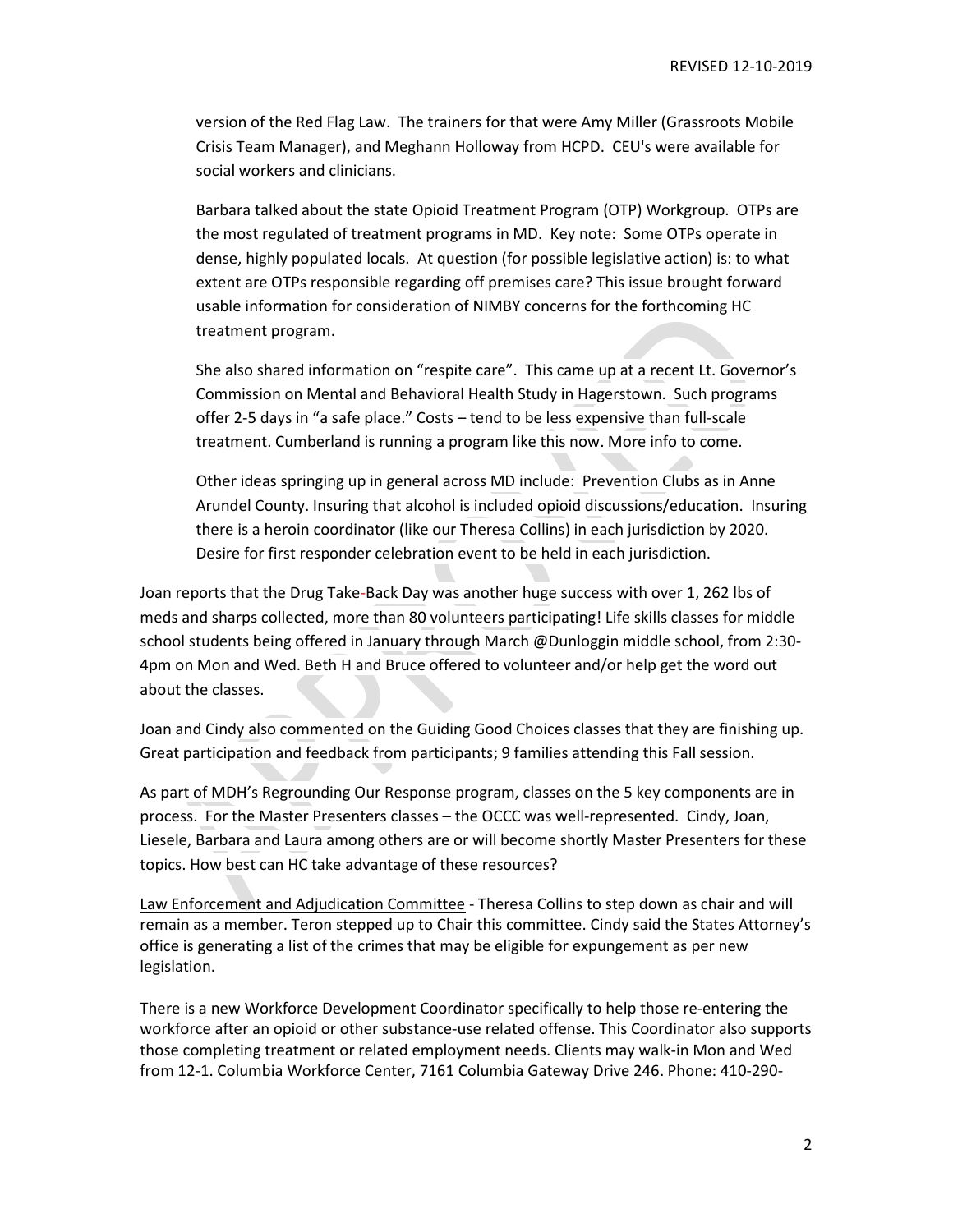REVISED 12-10-2019

2600

Communication Committee – Sean H. is thrilled with the pocket card and thinks it should be "everywhere." Sean asked about having the content of the card be available as a static screen on Howard County TV, such as during lull times of live streams for legislative and other Government TV streaming, Board of Ed meetings, Zoning, etc. Basically, anywhere County Government content is shown on screens. JIS should be able to blast out information contained on pocket cards. Debbie suggested that the pocket card be included with the tax or water bills. HCHD should update us on where the cards are being distributed to date.

Barbara commented that OTP research has shown that it is safer to have a treatment center or sober living home in the neighborhood than a corner "package goods" store – liquor, convenience store, etc. She distributed two research papers for anyone interested in more information.

Also, Howard County is in the queue to get access to the Teen Trailer. This is a traveling exhibit which includes a typical teen's bedroom. Staffing of the trailer are retired DEA personnel. It appears we could have the trailer in February and/or March. Suggested locations include the Ys at Dancel and Meadowbrook.

We've discussed establishing a Speakers Bureau as a resource for the County. Barbara requested anyone interested in being part of a Speakers Bureau as an offshoot of the OCCC let her know; include "what is your topic of expertise or your message?"

# Prevention Committee - Overview provided by Robyn. Other comments to note?

Treatment and Recovery Committee – Beth H. reported on a toolkit published by Voices of Recovery that she thought would be a good tool to consider as we move ahead to layout a plan for community acceptance of a county treatment facility -

https://facesandvoicesofrecovery.org/wp-content/uploads/2019/06/Community-Listening-Forum-Toolkit.pdf

Barbara suggested we also look at resources from Faces and Voices of Addiction and the McShin Foundation which took over The Community Project when Facing Addiction closed.

## Comments, Reminders:

Name badges are here – please pick yours up on the way out!

Continue to bring forward ideas around the inpatient recovery location announcement and how the OCCC might help the rollout and integration.

Mimi mentioned that although the signs at the Fire Department are getting noticed, a neighbor asked her about it and mistakenly thought that only their town (Elkridge) was represented by